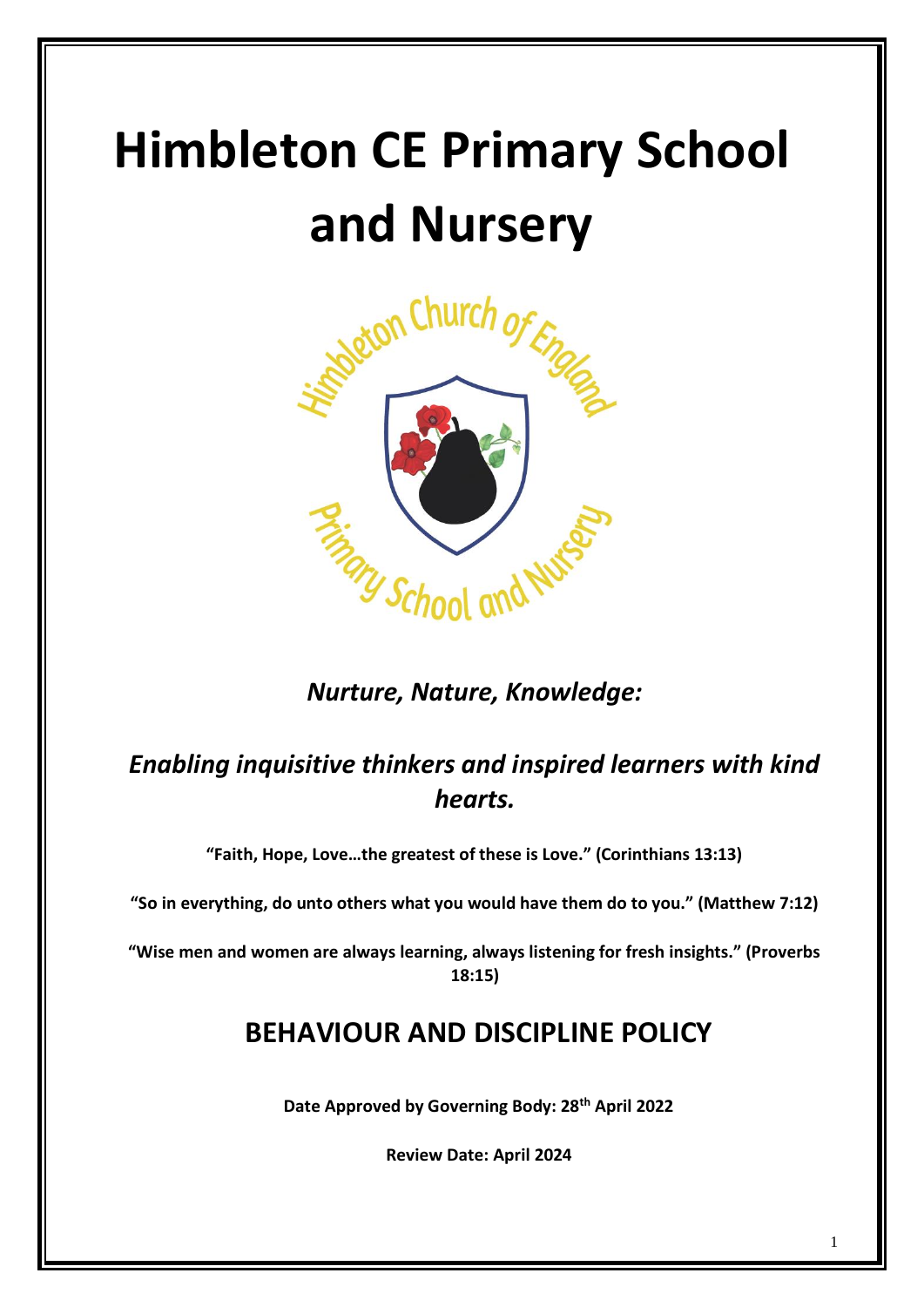## **BEHAVIOUR AND DISCIPLINE POLICY**

#### **Aims:**

As a Church of England school, we believe that in order to truly flourish (in line with the Church of England's vision (John 10:10), all children should be supported to learn how to live positively as part of God's family, demonstrating Christian values in all that they do. Therefore a positive structure is needed to help them progress towards self-discipline. The purpose of this policy is therefore:

- To ensure that everyone is treated fairly, in accordance with the Equality Act 2010.
- To encourage, support and promote good behaviour, ensuring a calm and positive climate for learning.
- To share, promote and develop understanding of the Christian values that underlie the school's ethos and therefore this policy.
- To provide a clear framework with positive relationships at the heart.
- To involve parents/carers in order to give the children consistent messages and to enable parent/carer understanding of children's behaviour in school.
- To support the children develop the skills to take responsibility for and manage their own behaviour.
- For the children to understand that they can make amends for lapses in their behaviour and can move on from them.

#### **Our policy is based on the Five Pillars of Pivotal Practice:**



"You can be strict without being nasty, maintain boundaries without cruelty and correct children without aggression". (Paul Dix, Pivotal Education)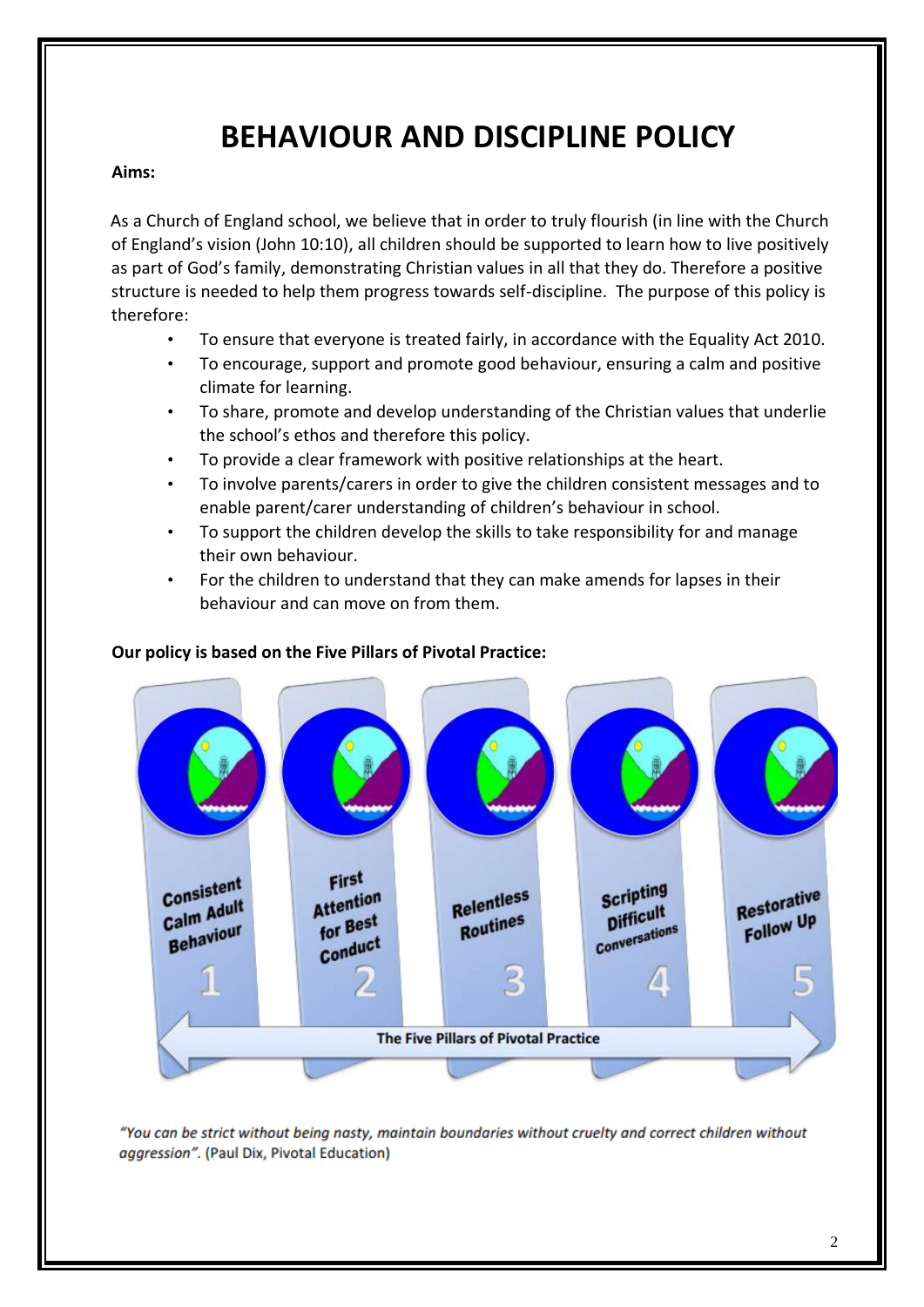#### **Behaviour expectations in school:**

All members of the school family should show respect and care for each other by:

-Being polite to others.

-Being honest and truthful

-Conducting themselves in an appropriate manner.

All members of the school family should take care of the buildings, equipment and the environment of the school. They should show respect for the work and property of others.

To make the above accessible for our children, the school rules are as follows:

- We take responsibility for our environment and our belongings.
- We respect ourselves and each other.
- We show good manners.
- We take pride in all that we do.
- We always try our best.
- We move around safely and always walk in school.

#### **Unacceptable Behaviour:**

We will not tolerate violence, whether physical or verbal, bullying, homophobic, transphobic, racial or sexual harassment, rudeness, unkindness or swearing.

Any incidents of the above behaviour will be reported using the school's behaviour reporting system, which is part of the online CPOMS system. The Headteacher is alerted to all reported behaviour incidents and takes further action as required.

Reports are monitored and analysed so that any patterns of trends can be quickly identified and required actions taken. Incidents of homophobic, racial and sexual harassment are reported to the Full Governing Body through the Headteacher's Report each term. If there are any ongoing issues, the Headteacher will discuss these with the Chair of Governors as a matter of urgency.

#### **Forgiveness:**

Children will learn that although we make mistakes it is important to acknowledge them, to make restitution where possible and that this often includes making an apology. A true apology recognises that something must change following the apology (i.e. behaviour, attitude) and that forgiveness should be sought and also offered. Children are asked to consider the following:

- I'm sorry for…
- This is wrong because…
- In the future I will...
- Will you forgive me?

This approach is promoted throughout the school in line with our Christian values.

**Children learn what is expected of them and our Christian values through:**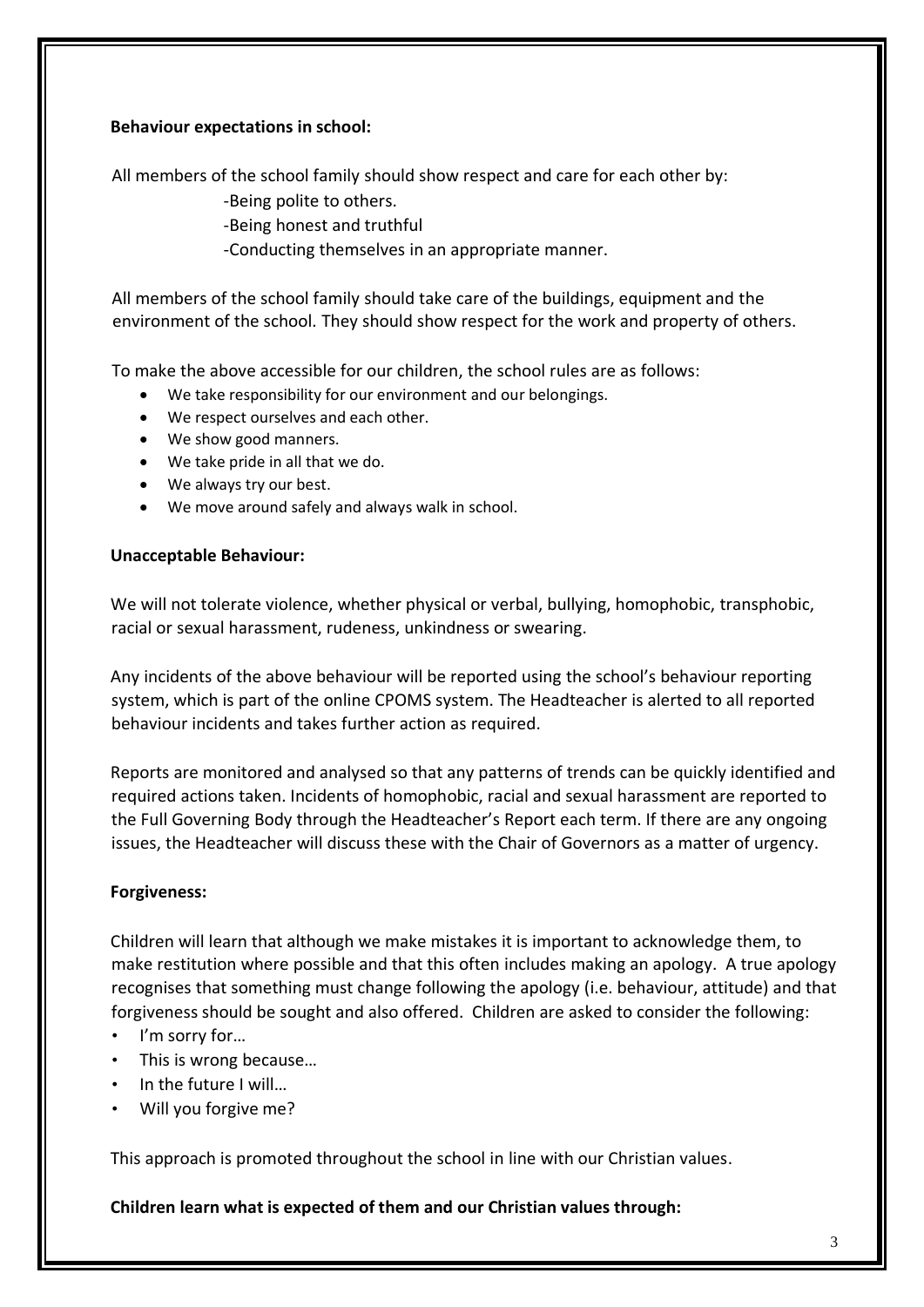- The example of all adults in school.
- A positive atmosphere of mutual respect and the encouragement of positive behaviour in class and throughout the school. Children will be trusted, valued and given responsibilities.
- Our values are used as a basis for our daily acts of worship.
- Explicitly planned curriculum opportunities.
- PSHE lessons; these will be used to:
	- $\triangleright$  Enable the children to identify their own feelings and appropriate responses.
	- $\triangleright$  Discuss in a non-threatening situation hypothetical and real conflict situations and appropriate responses.
	- $\triangleright$  Learn how to keep themselves safe and to understand what constitutes bullying.
	- ➢ Develop strategies that they can use to build their own self-esteem and to deal with conflict between peers.

#### **Strategies used by staff to encourage a positive attitude to individual behaviour:**

- Offer a choice then praise children who make the 'right' choice. E.g. 'You can choose finish your work now or at playtime'.
- Use language that assumes compliance rather than appearing to offer a choice. E.g. 'Sit in your place – thank you', as opposed to 'Will you sit down please?'
- Use the 'Three What's':
	- ➢ What are you doing?
	- $\triangleright$  What should you be doing?
	- ➢ What I need you to do now is… (assuming compliance).

#### **Rewards for good behaviour:**

- Children gain 'Dojo points', which are awarded for positive behaviour, trying hard, showing good attitudes etc. (each teacher can identify age-appropriate categories for reward).
- Use of expectations board to recognise when a child demonstrates behaviour beyond what is expected.
- Children may be commended for their behaviour and asked to visit the Headteacher; they may be rewarded with a special sticker.
- A message may be sent home congratulating a pupil on their attitude or behaviour.
- Informal discussion with parents.

#### **Sanctions for poor behaviour:**

#### *Please note: each incident will be looked at on a case by case basis. Some possible sanctions may be:*

- Verbal warning.
- Use of expectations board as a reminder.
- Recording of incident.